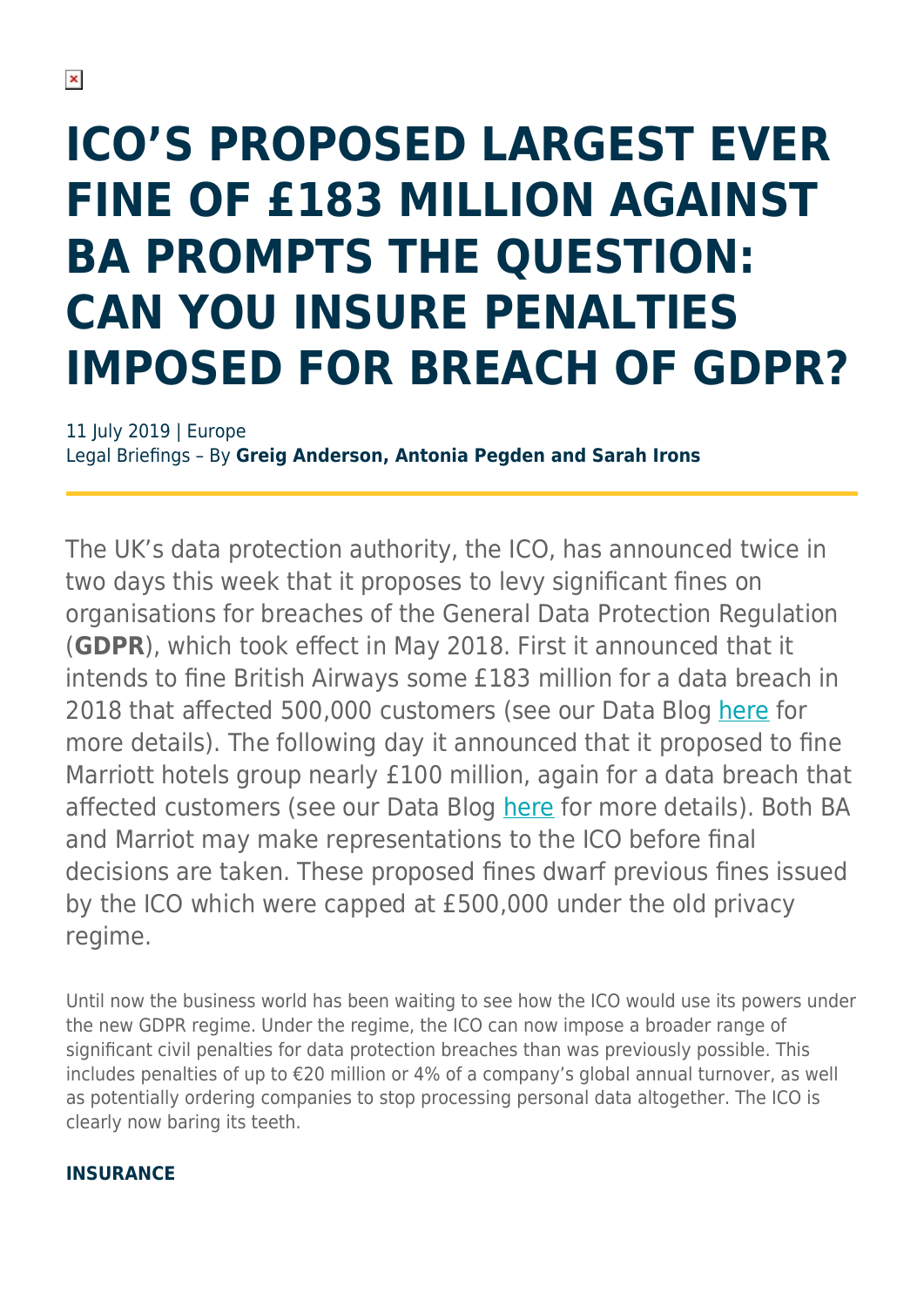One issue that companies in the position of BA or Marriott might be considering is whether an ICO fine is covered by any insurance they have. That might shine a light on an unresolved issue namely whether the fines that the ICO can now impose under the new GDPR regime are insurable.

Many insurance policies provide insurance coverage for civil fines to the extent permitted by law. However, what is permitted or prohibited by law is something of a vexed question. The GDPR says nothing about whether such coverage is permitted or prohibited and the ICO has said that it is not aware whether insurance is available for any fines it may impose. Under English law, it is therefore necessary to look to the general principles of the common law.

It is generally accepted that under common law a fine for deliberate, criminal or quasicriminal conduct is uninsurable (save potentially in respect of strict liability offences). But there is a debate within the insurance market as to whether ICO fines for less serious conduct are insurable. In January 2019 the Global Federation of Insurance Associations called for clarity from the Organisation for Economic Cooperation and Development (OECD) regarding the insurability of fines and penalties following privacy breaches. The OECD's insurance and private pensions committee is considering the issue.

## **WHAT IS THE TEST TO BE APPLIED?**

Until the issue of insurability of GDPR fines is resolved by policymakers or the courts, the debate will continue. But policyholders and insurers want to know now what the answer might be. What then does the answer turn upon and what guidance might be provided at this stage?

The relevant legal principle in issue is the illegality defence, also known as the "ex turpi causa" doctrine. It prevents a legal right of action from being enforced by the courts when it is founded on "immoral or illegal" conduct. It is directed at both criminal and quasi-criminal conduct. The rationale behind the defence is that it would be contrary to the public interest to enforce a claim if to do so would be harmful to the integrity of the legal system. As such, the issue is whether an insurer is entitled to rely on this defence, and refuse cover, in response to an insured's claim for indemnity for an ICO fine.

There has been considerable debate in the courts and amongst legal academics as to how precisely the defence should be applied. Guidance as to some of the factors that will be considered can be drawn from the following cases: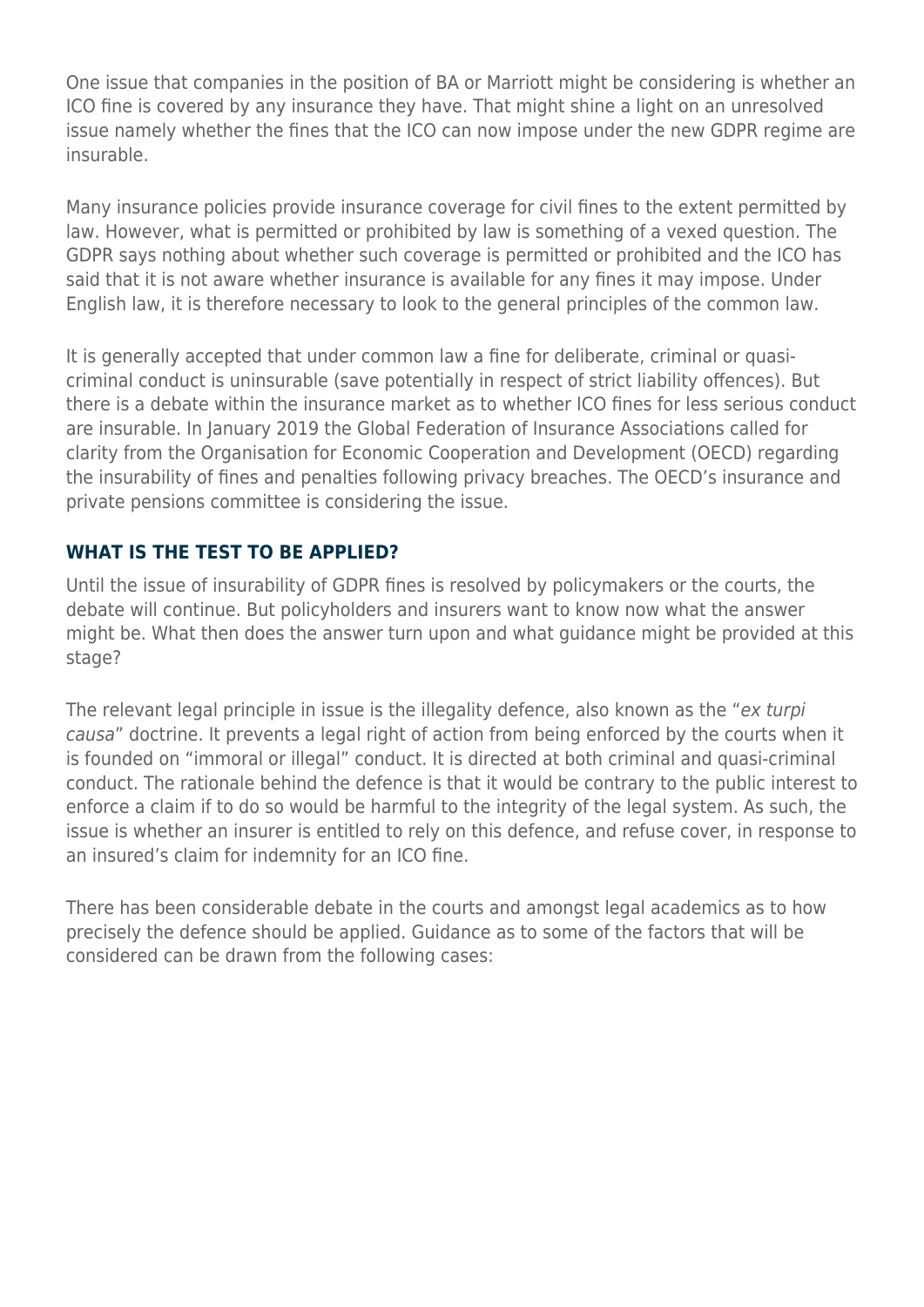In Safeway y Twigger, the judge at first instance determined that anti-competitive acts in breach of the Competition Act 1998 involved the necessary element of moral reprehensibility and were sufficiently serious to engage the illegality defence (this was not disputed by the parties on appeal). In reaching that conclusion he took into account the "quasi-criminal" nature, characteristics and purpose of the penalty imposed, including that a heightened civil standard of proof was applied to serious cases and that for the purposes of the right to a fair trial under the European Convention for the Protection of Human Rights, Competition Appeal Tribunal proceedings are regarded as involving a "criminal charge".

In Les Laboratoires Servier, the Supreme Court explained that the illegality defence was concerned with acts which were contrary to the public law of the state and which engaged the public interest. These included "quasi-criminal" acts which infringed statutory rules enacted for the protection of the public interest and which attracted civil sanctions of a penal character.

Most recently, in the case of Patel v Mirza, the Supreme Court made clear that even where conduct is "illegal" such that it falls within the remit of the illegality defence, the defence will only be successful if the court considers that it would be in the public interest to allow the defence. The following factors ought be considered:

the underlying purpose of the prohibition which has been transgressed;

any other relevant public policies which may be rendered less effective by denial of the claim; and

whether upholding the defence would be a proportionate response to the illegality, bearing in mind the seriousness of the conduct, its centrality to the contract and whether it was intentional.

#### **WHAT IS THE ANSWER LIKELY TO BE IN RESPECT OF ICO PENALTIES FOR NON-INTENTIONAL CONDUCT?**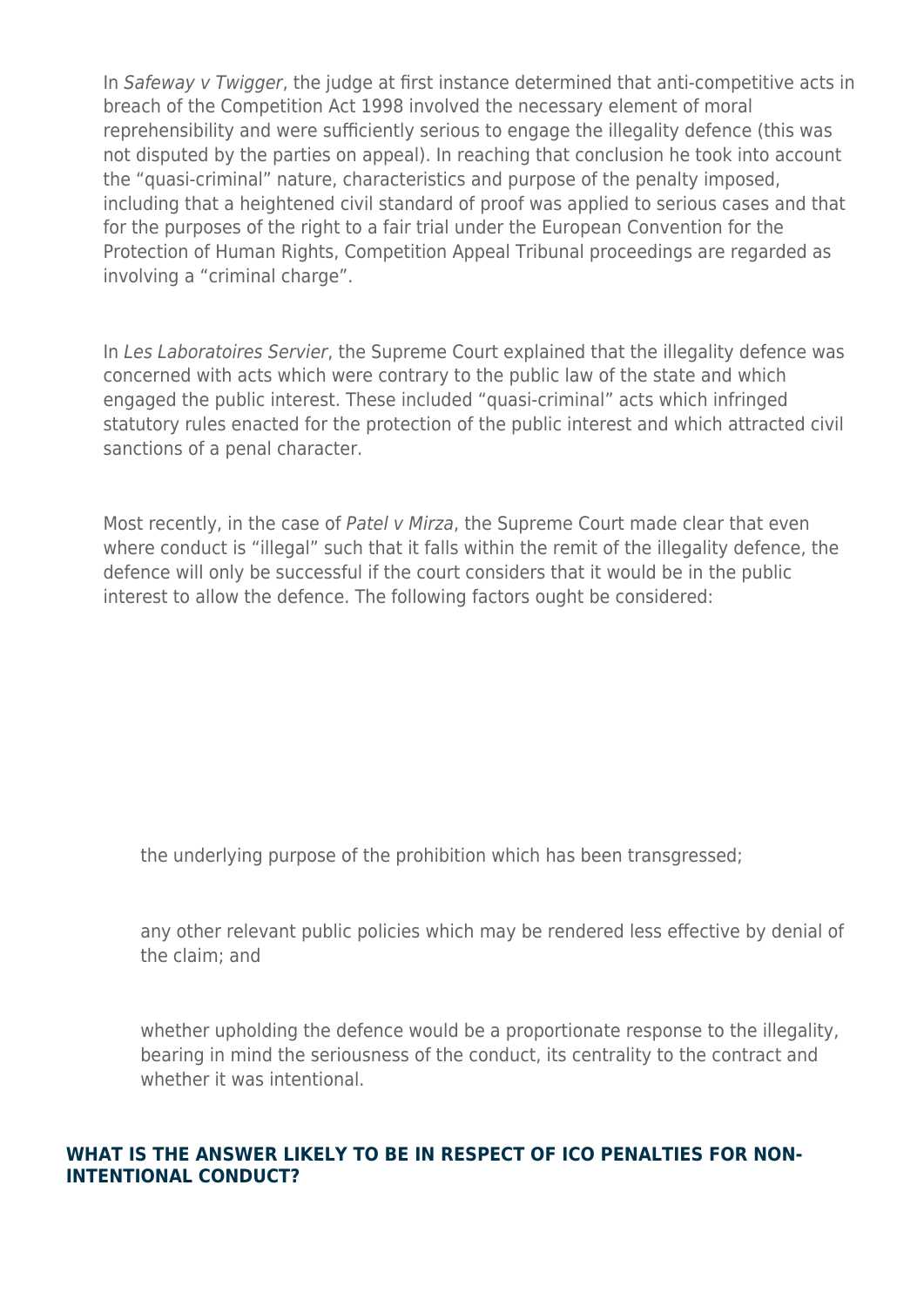The types of behaviour which may lead to penalties under the GDPR are many and varied, ranging from failure to maintain a record of processing activities to failure to comply with any of the key principles underpinning the GDPR itself.

Given the spectrum of behaviours that can give rise to a penalty, it is difficult to conclude in general terms based on the case law to-date how the illegality defence will apply to ICO penalties. This is because the criteria determining the application of the defence are closely tied to factors such as the purpose of the provision which has been transgressed and the seriousness of conduct.

There are some features of ICO penalties which may suggest that they are not insurable:

the GDPR arguably engages the public interest, its purpose being to protect individuals' "fundamental rights" in relation to the processing of personal data;

the interests of public policy may dictate that companies in breach of the GDPR bear their own responsibility for the consequent penalties in order to dis-incentivise behaviour which would otherwise breach the regulations;

penalties (as opposed to compensation claims) under the GDPR are imposed directly on a company and are paid directly to the ICO rather than the person affected by a breach, which could indicate that the purpose of the penalty (as with a criminal fine) is to punish and deter rather than to compensate; and

the magnitude of the penalties that can be imposed could be said to imply the punitive and quasi-criminal nature of a penalty.

Conversely, however, there are features of ICO fines that suggest they should, in principle, be insurable in certain circumstances. Most significantly, the imposition of a fine for breach of the GDPR does not necessarily require intent and many offences are strict liability offences. It is not clear that the rationale in Safeway is directly analogous because the statute and relevant provisions are different. Case law suggests that the courts are reluctant to engage the illegality defence where an illegal action has been committed without intent (e.g. innocent conduct).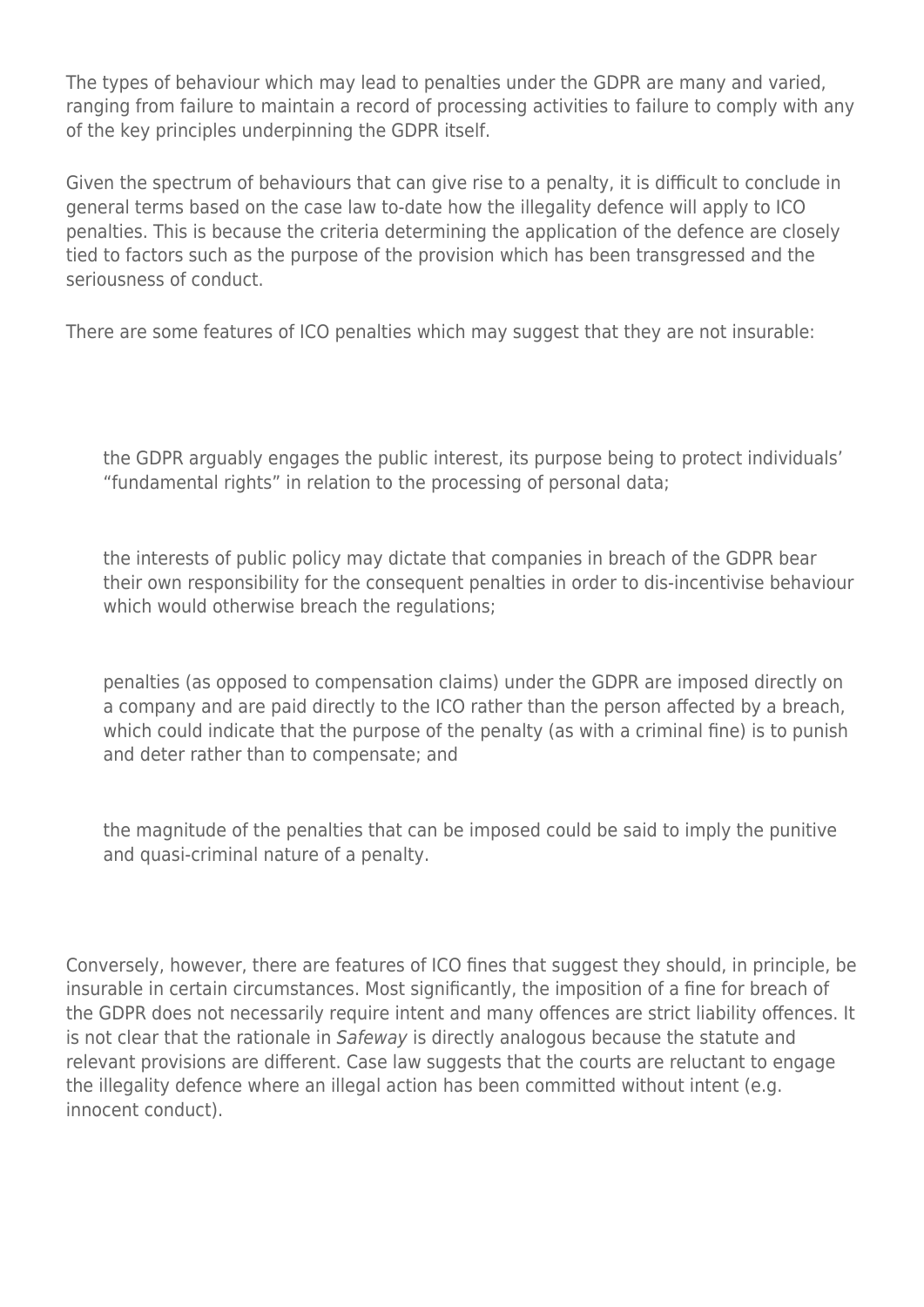There are some compelling arguments, therefore, that the insurability of an ICO fine may turn on the nature of the GDPR provision that has been breached, and the behaviour that caused the breach, i.e. cases will be very fact specific. The answer may be very different in respect of a fine levied in respect of an unintentional data breach where, for example, a company has fallen victim to a nation state attack, as compared to a fine levied for a company's decision knowingly to process personal data of its customers without the necessary consent or other legitimate basis.

To the extent the ICO levies fines in relation to non-intentional and strict liability breaches, the courts may have significant reservations about determining that the illegality defence is engaged if they consider that the necessary element of moral reprehensibility is absent.

### **CONCLUSION**

For the time being at least, the flexibility afforded to the courts by the current legal terrain means that it is difficult to predict precisely how they will respond to the question of the insurability of ICO fines but it may now only be a matter of time before the question comes before the courts or is resolved by policymakers. Even then, the answer may be highly fact specific – but that would nonetheless be a big step forward in advancing the debate. In the meantime, we would urge caution against the school of thought that treats all GDPR fines as uninsurable – they may be in some cases but there is a debate to be had.